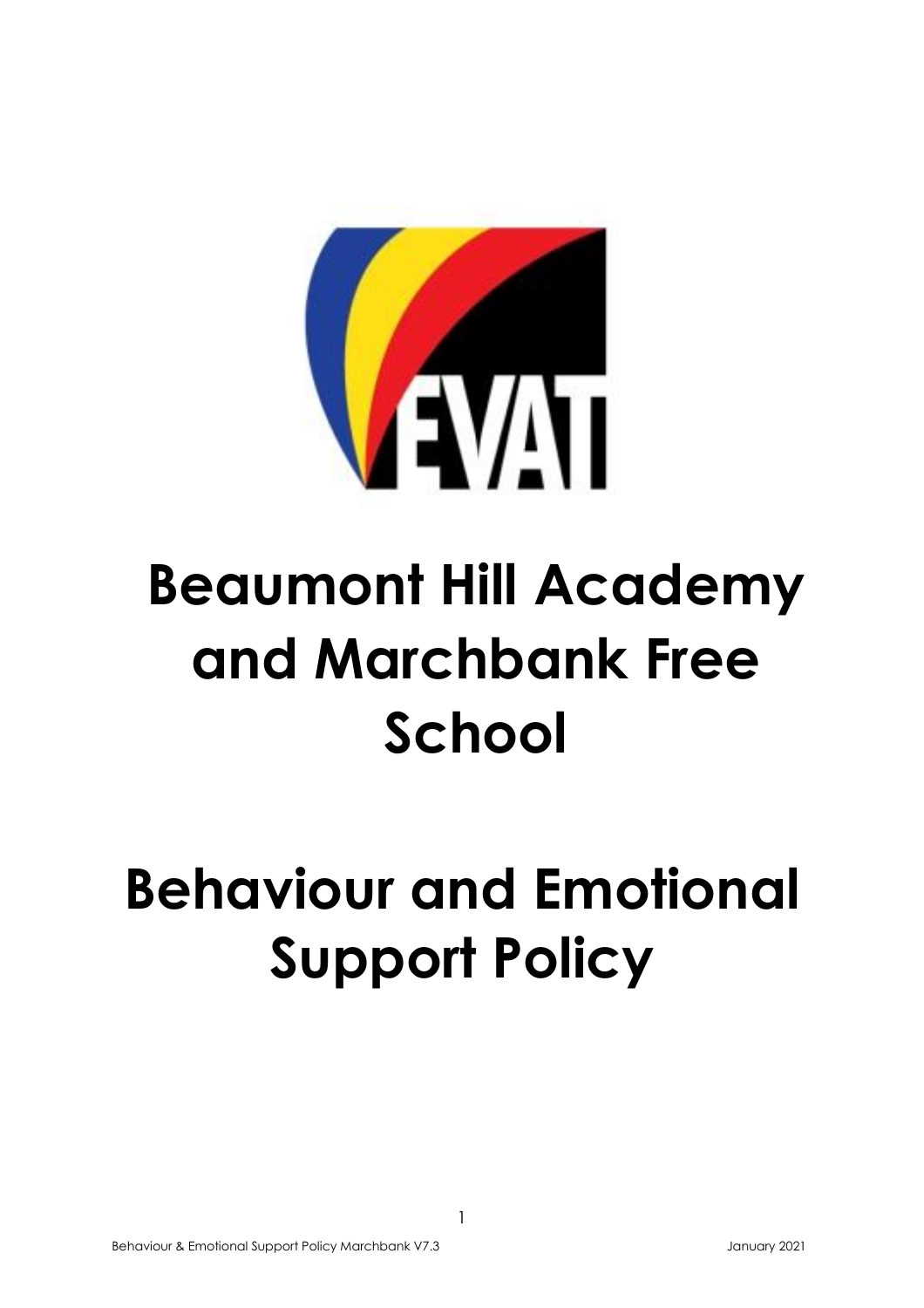## **EVAT Version Control Document**

| <b>Version:</b>  | Date:       | <b>Policy Owner:</b>      | <b>Amendments</b><br>made by:     | <b>Details of</b><br>amendments<br>made:                           | <b>Reviewed</b><br>by: | Approved<br>by:                             |
|------------------|-------------|---------------------------|-----------------------------------|--------------------------------------------------------------------|------------------------|---------------------------------------------|
|                  | March<br>13 | Mandy<br>Southwick        |                                   |                                                                    |                        |                                             |
|                  | July 15     | Mandy<br>Southwick        |                                   |                                                                    |                        |                                             |
|                  | March<br>16 | Mandy<br>Southwick        |                                   |                                                                    |                        |                                             |
| V5.0             | May 17      | Mandy<br>Southwick        |                                   |                                                                    |                        |                                             |
| V <sub>5.1</sub> | 13.02.18    | Mandy<br>Southwick        | Mandy<br>Southwick                | Policy Rewritten to<br>reflect emotional<br>support.               | <b>ESC</b>             | $\mathsf{ESC}$ – date<br>to be<br>confirmed |
| V6.0             | 24.04.18    | Mandy<br>Southwick        |                                   | Final version                                                      | <b>ESC</b>             | 14.03.18                                    |
| V6.1             | 25.04.19    | Tessa<br>Fenoughty        | W Turpin                          | New Owner                                                          | <b>NA</b>              | <b>NA</b>                                   |
| V7.0             | 16.10.19    | Caroline Green            | Tess Wright/<br>Caroline<br>Green | New owner                                                          |                        |                                             |
| V7.1             | 27.12.19    | <b>Caroline Green</b>     | Caroline<br>Green                 | Minor<br>amendments                                                | <b>ESC</b>             | Feb 20                                      |
| V7.2             | 28.01.20    | <b>Caroline Green</b>     | Caroline<br>Green                 | Feedback from<br><b>ESC</b>                                        | <b>ESC</b>             |                                             |
| V8.0             | 04.03.20    | <b>Caroline Green</b>     | Wendy Turpin                      | <b>Final Version</b>                                               |                        |                                             |
| V8.1             |             | 20.01.21   Caroline Green | C Green                           | Annual Review                                                      |                        |                                             |
| V9.0             | 13.02.21    | <b>Caroline Green</b>     | Wendy Turpin                      | <b>Final Version</b><br>following ESC<br>approval                  | <b>ESC</b>             | 11.02.21                                    |
| V9.1             | 24.01.22    | <b>Caroline Green</b>     | Wendy Turpin                      | MB & BH Policies<br>merged.<br>Comparison with<br>School Bus Model |                        |                                             |
| V10.0            | 23.03.22    | <b>Caroline Green</b>     | Wendy Turpin                      | Interim Policy Final                                               | <b>ESC</b>             | 23.03.22                                    |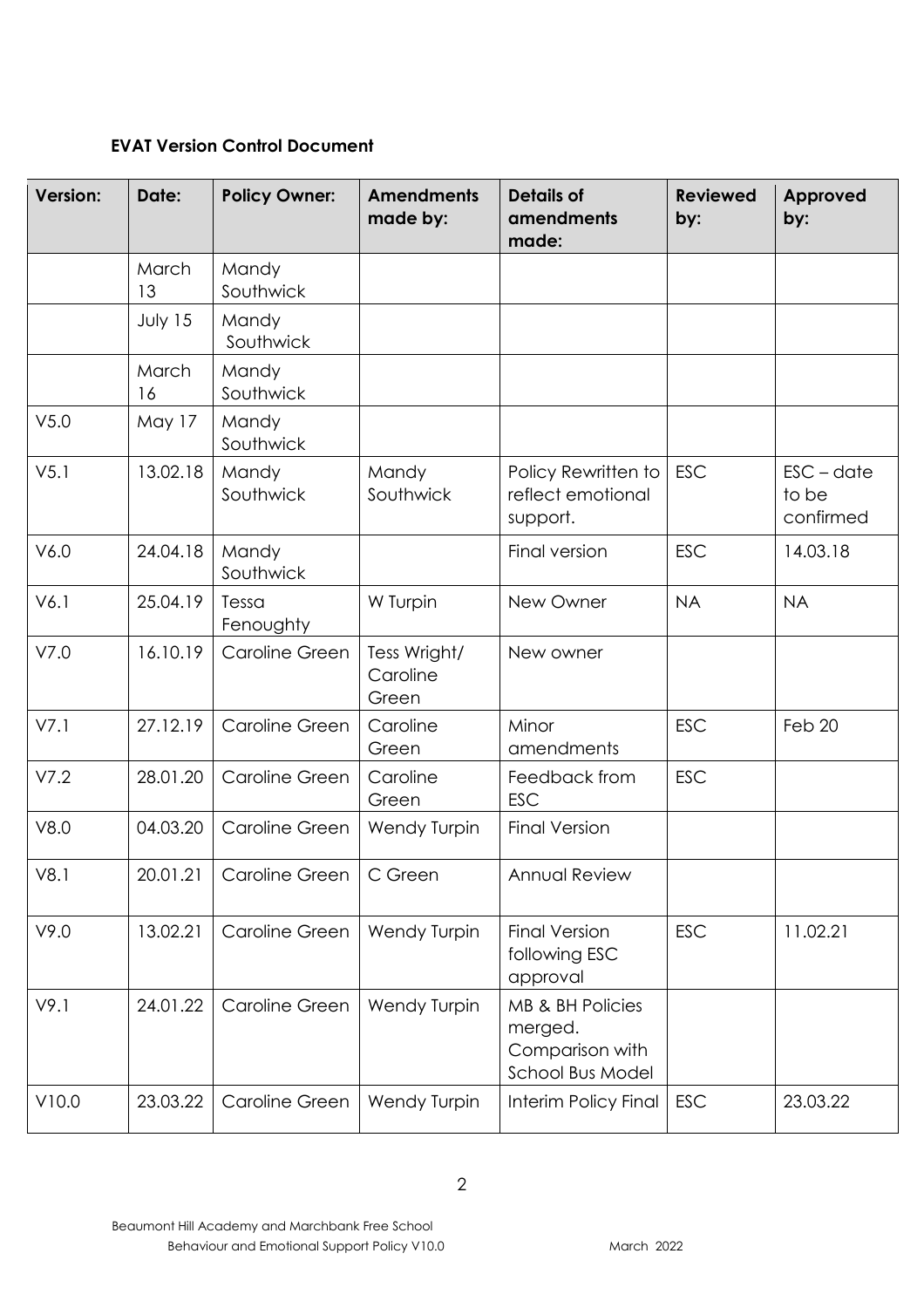## **Monitoring and review**

This policy is reviewed every **annually** by the Policy Owner: **Caroline Green**

The scheduled review date for this policy is **February 2023.**

3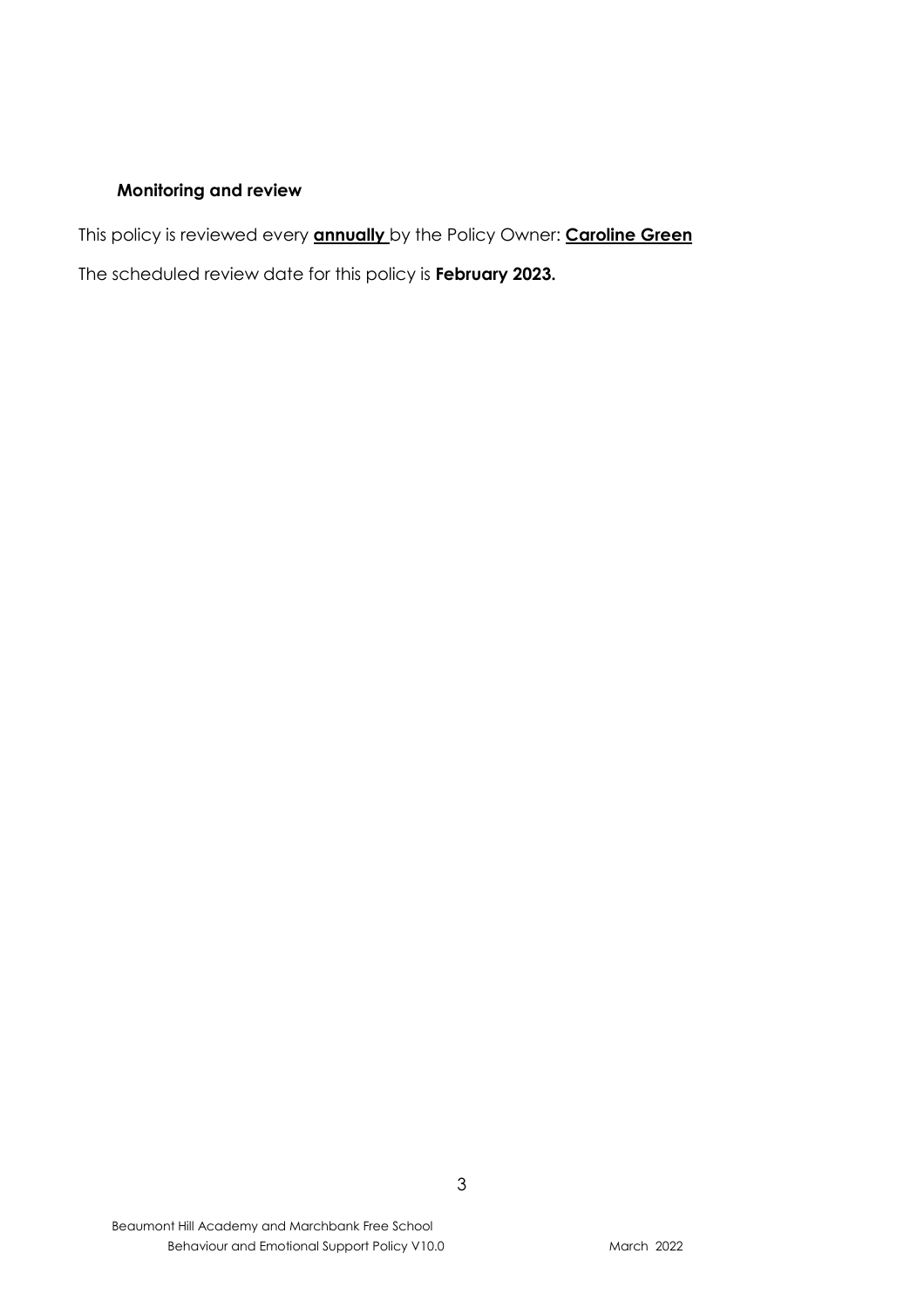

At The Education Village Academy Trust, all children, young people and adults are valued both as individuals and as part of the wider Trust community. We aim to provide a safe, happy and caring environment within which everyone can thrive.

## Core values

Our Trust's activities are informed by our core values, which mean that we:

- 1. recognise the *worth* of each *individual* by valuing the personal qualities they demonstrate in their learning, living and working
- 2. recognise the *experiences* of children and young people by valuing the *talents* and *skills* they bring into their schooling, and we commit to ensuring that schooling enhances these talents and skills
- 3. embrace *difference* and *harmony* by valuing *diversity*
- 4. display *integrity* and *authenticity* by valuing *openness*, *trust*, *fairness*, *honesty* and *respect* for all people
- 5. foster *ambition, high aspirations* and *independent* spirit by valuing each individual's abilities, aptitudes and desire to create, explore and grow
- 6. commit to *hard work* and *high standards* in provision, behaviours and outcomes
- 7. help, support and enable others by valuing *relationships* with all stakeholders, being *emotionally intelligent*, building *resilience* and being *forward-looking*
- 8. acknowledge the role of *networks* by valuing the ways in which people can live together, collaborate and make positive contributions as *citizens*
- 9. acknowledge the place of school in the *community*, including the broader *global* community, by valuing the essential nature of the relationship between schools and the social and economic environments in which they operate

**This policy, and its associated procedures and protocols, are based on these key principles.**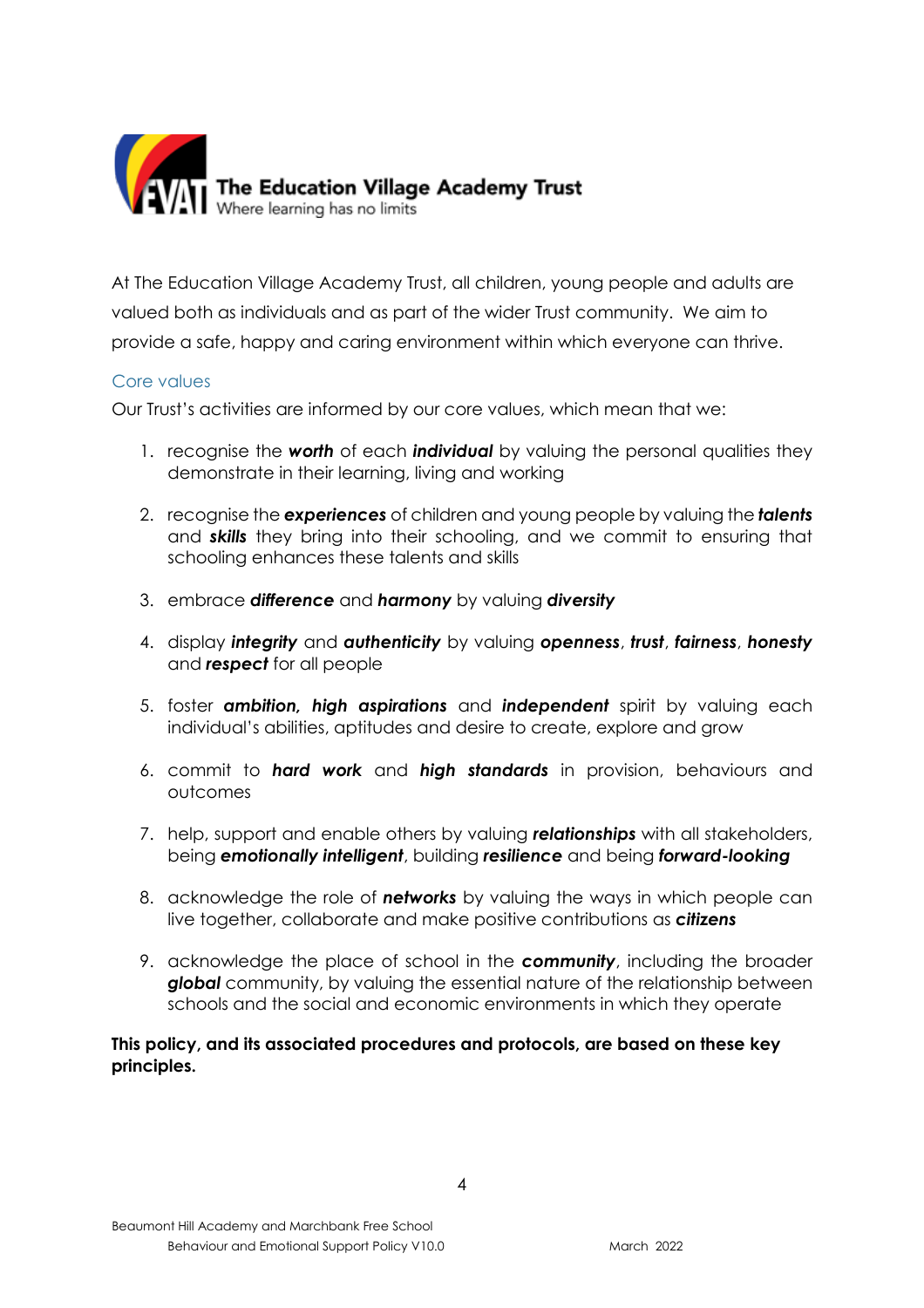## **TABLE OF CONTENTS**

| <b>APPENDIX 1</b><br>BEAUMONT HILL AND MARCHBANK FREE SCHOOL REWARDS SYSTEMS 19 |  |
|---------------------------------------------------------------------------------|--|

N.B. Where reference is made to an 'Academy' or a 'School' the intention is that the policy is universal and applies to both. Any reference to Principal may also include Executive Principal.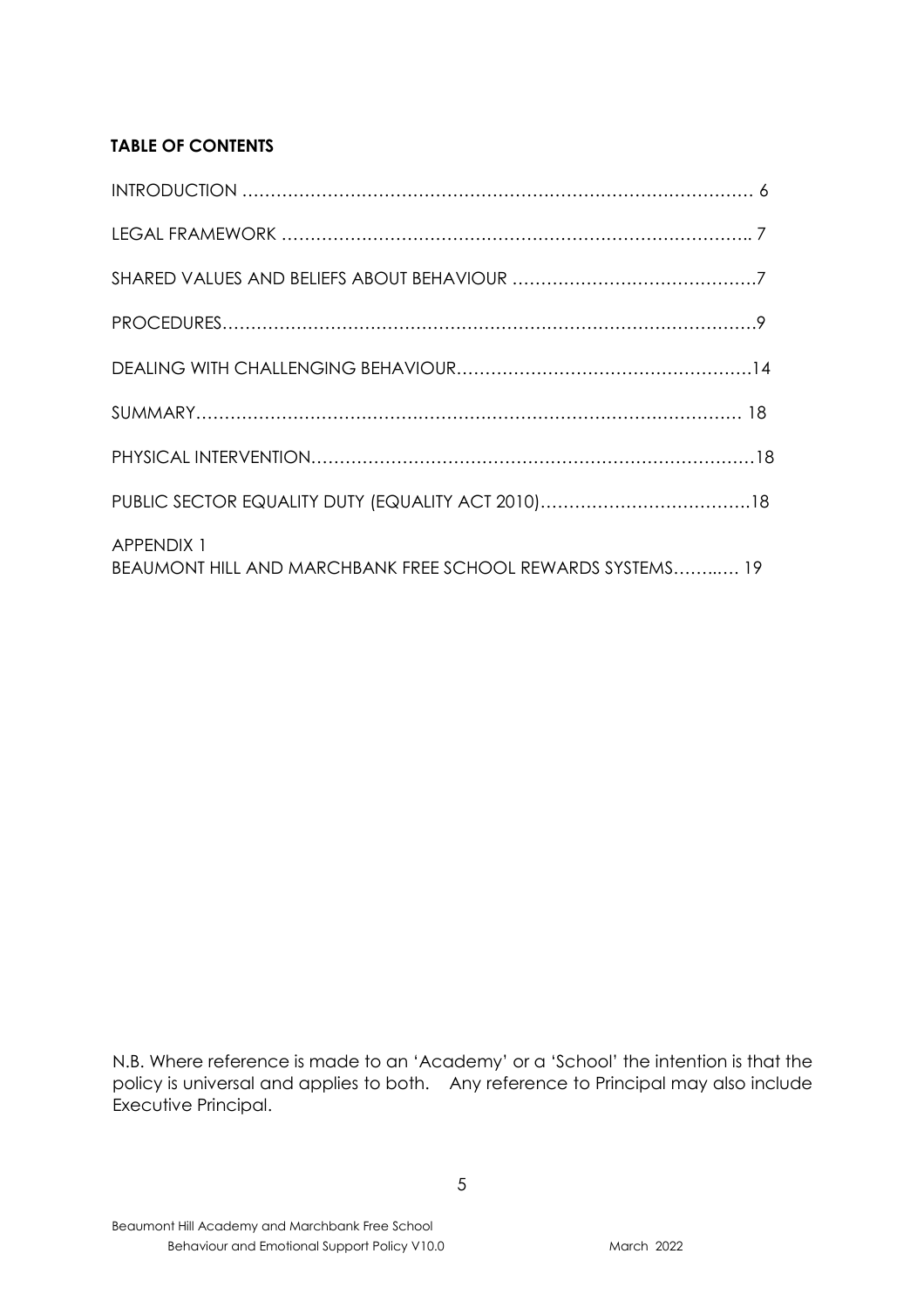## **INTRODUCTION**

Behaviour and emotional support is not a discrete, separate element of school life. All behaviours are communications, all in response to a feeling, experience or stimulus. Everything we do, all our words, actions, postures, planning, organisation, and also what we do not do, contributes to behaviour and indeed mood management. It is therefore crucial that staff consider their own behaviour and what this is communicating at all times, as this is where behaviour management begins. This policy has been amended to include the 'Prevent' strategy of violent extremism. Any incidents that arise will be notified to the LA.

The reason for having a policy is to have a whole team approach and dynamic focus on that aspect of school life. This will ensure and bring coherence and consistency to the variety of interactions we all have with children, families and each other every day, to support as positive and safe a response as possible.

We aim to enable all young people to understand and value others, appreciate diversity and develop the skills to analyse and debate issues. We believe that this plays an important role in helping young people to become insightful and more resilient. We aim to facilitate a happy, safe school where laughter, enjoyment and fun is of paramount importance, for everyone!

We believe that for effective learning, teaching an interesting and engaging curriculum, enhanced by teaching a clear programme of RE and the development of the PSHE/Citizenship/British Values curriculum, including SRE and drugs education, is essential to building resilience among young people. This sits alongside our commitment to further develop our anti-racist curriculum and individual support for learners.

Serious incidents, incidents of bullying and/or racism are logged on CPOMs and reported to ESC. Forms are then filed and reported to the LA where necessary. All completed incident forms are scanned into CPOMs and held electronically. These files will travel with the children as and when they leave school.

*Any behaviour and emotional support policy will only be as effective as the work of the staff who put it into practice.* As the Elton Report (1989) points out, there are no simple remedies. It is the totality of the responses the child receives and the quality of teaching and environment that will ultimately affect their behaviour and sense of emotional well-being for good or ill. So any policy has to be applied with humanity, sensitivity and consistency.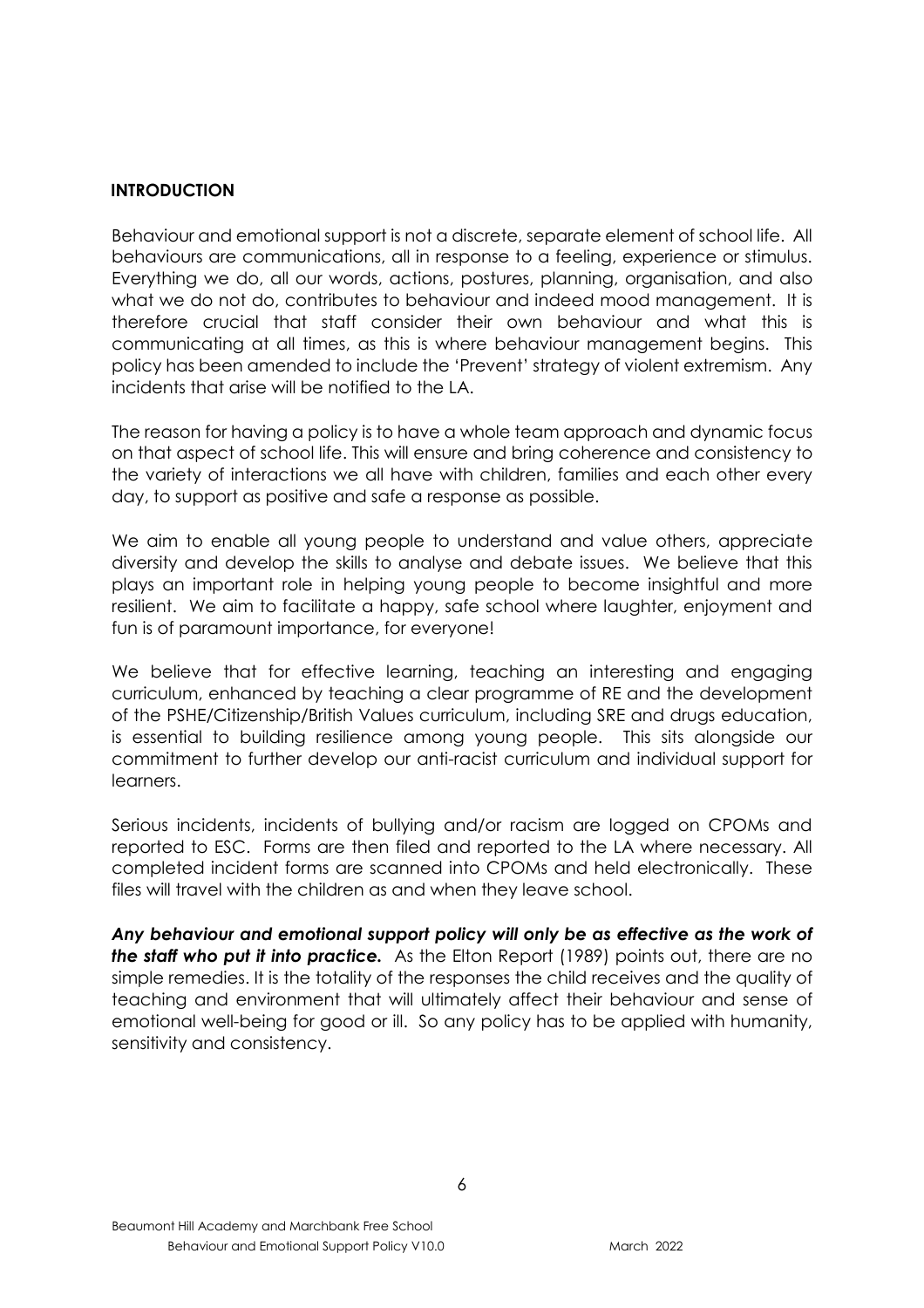## **Legal framework**

This policy has due regard to all relevant legislation and statutory guidance including, but not limited to, the following:

- Education Act 1996
- Education Act 2002
- Equality Act 2010
- Education and Inspections Act 2006
- Health Act 2006
- Voyeurism (Offences) Act 2019
- The School Information (England) Regulations 2008
- DfE (2016) 'Behaviour and discipline in schools'
- DfE (2021) 'Keeping children safe in education 2021'
- DfE (2021) 'Sexual violence and sexual harassment between children in schools and colleges'
- DfE (2018) 'Mental health and behaviour in schools'
- DfE (2015) 'Special educational needs and disability code of practice: 0 to 25 years'
- DfE (2013) 'Use of reasonable force
- DfE (2018) 'Searching, screening and confiscation'

This policy operates in conjunction with the following school and Trust policies:

- Social, Emotional and Mental Health (SEMH) Policy
- Complaints Policy and Procedure
- Special Educational Needs and Disabilities (SEND) Policy
- Exclusion Policy
- Peer-on-Peer Abuse Policy
- Child Protection and Safeguarding Policy
- Pupil Drug and Alcohol Policy
- Anti-bullying Policy
- Positive Handling Policy

## **SHARED VALUES AND BELIEFS ABOUT BEHAVIOUR**

We believe the management of children's behaviour and emotions (and that of our own) should reflect the values of the schools. We choose an approach and procedures which enhance the quality of the 'adult – child' and 'child – child' relationships. This principle guides all our actions and rules. If and when concerns arise, all staff are to follow procedures as outlined in our policy and procedure for complaints.

The formation of healthy relationships is one of our main goals and the basis of much good behaviour, management of emotions and effective learning. We are always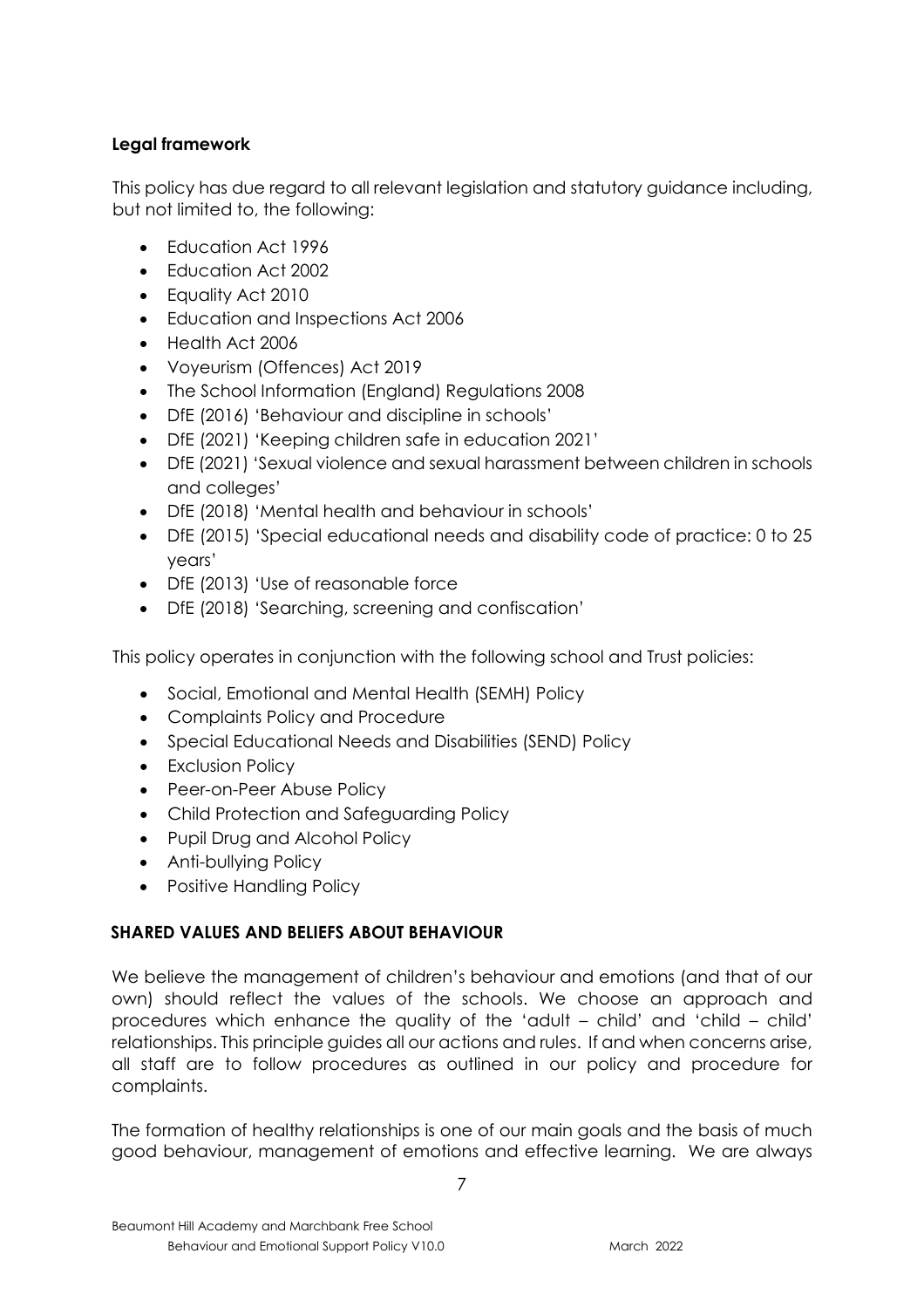aware that all discipline involves values and we continually strive to find better ways of helping our children to learn more satisfying ways of behaving.

We state our values clearly. We value:

- the right to be respected and treated with dignity at all times;
- $\cdot$  the right to have fun and enjoy each other's company;
- $\cdot$  the right to learn to the best of our ability;
- $\cdot$  the right to feel happy and enjoy our time at school;
- equal opportunity and accessibility for everyone.

We believe that:

- pupils who feel safe, valued, cared about and successful tend to respond in a more positive and appropriate way;
- when pupils are treated consistently, they are able to distinguish between desirable and undesirable behaviour, they begin to feel safe and trust in the predictable environment, enabling them to take risks in their learning;
- if the ethos of the classroom and the schools is positive, there will be an atmosphere of mutual respect and enhancement of self-esteem in which pupils are behaving in an actively positive manner, and teaching and learning is leading to achievement;
- good discipline can be clear and firm, yet supportive; we describe this as 'firm love'
- when we feel happy and enjoy, we learn far better.

We aim:

- to create a warm, caring, calm and orderly atmosphere of belonging in the schools that positively promotes learning and a sense of community;
- to achieve consistency of attitude and response by staff which gives a sense of security and safety;
- to promote and encourage the continual development of all staff in the understanding and working with children with social, emotional and behavioural difficulties and review our practice regularly;
- to promote in all pupils a sense of self-discipline and an ability to take responsibility for their actions;
- to create a climate of mutual respect between all pupils, staff and visitors and a proper concern and respect for the school environment ;
- to help pupils change their anti-social behaviour that causes them so much unhappiness and to learn ways of behaving and solving difficulties that enable them to feel safe in their ability to manage feelings and control their behaviours;
- to create an environment that is safe, physically and emotionally, for everyone in the schools;
- to develop a partnership with children's families which recognise and respects important factors in the home life and experience of the child, and through ongoing dialogue supports parents and carers to take a proactive and confident role in the management of their children's behaviour and needs;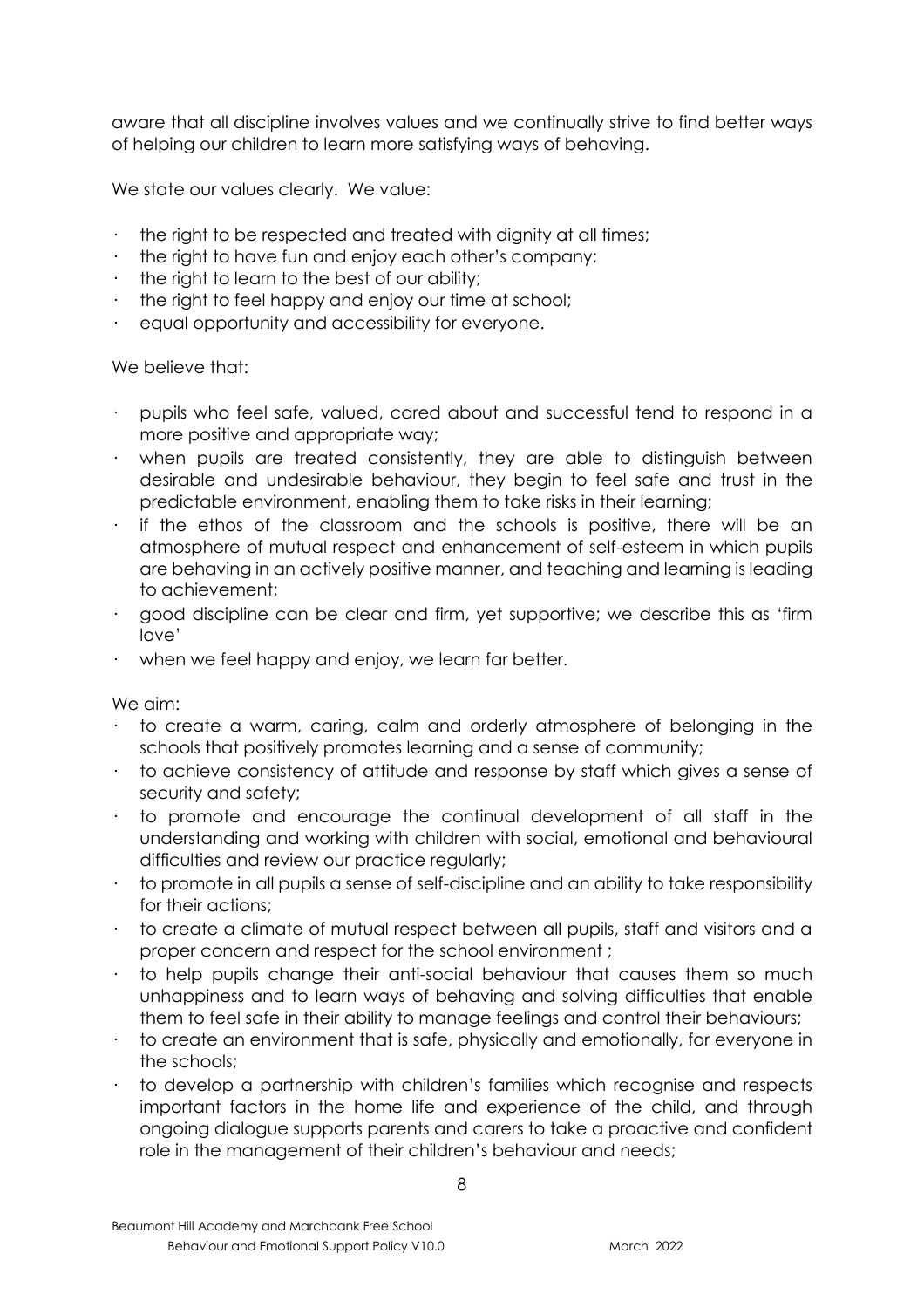- to develop self-aware and organised thinking skills;
- to facilitate an environment of infectious positivity and happiness.

#### **PROCEDURES**

The Behaviour and Emotional Support Policy deals with all areas of the children's intrinsic development, alongside the Trust's Positive Handling, Safe Touch and Safeguarding policies.

#### **Teaching and Learning**

Learning is the central focus of all we do. We strive to create the **stimulating and engaging environment** and the conditions that facilitate every aspect of learning. **Routines** also give a sense of security and are crucial to the establishment of effective teaching and learning.

- We aim to establish and maintain routines in the classroom and to train staff and children to observe these routines. This helps to maintain boundaries and support the development of good habits.
- We aim to promote positive and appropriate responses, and so prevent many difficulties from occurring by good practice.
- We recognise that well planned, interesting lessons which are well structured and organised, experiential and contextualised to the child are crucial elements of good practice.

#### **Establishing Shared Routines for Teaching and Learning**

We recognise that establishing and maintaining simple routines is a powerful way of helping our children to create the right conditions for learning and for changing their negative responses.

Our routines are meant to help the children and be ego-supportive. So we explain their purpose and make sure they make sense to the child; that they help to promote learning and reduce friction between child and child and child and adult. We review them regularly. Here are some of the guidelines we follow for classroom practice:

- We are always in class before the pupils to greet them on their arrival in the morning and after other break times.
- We plan learning thoroughly to be stimulating, coherent and well-organised.
- All pupils have up to date ABC plans and Risk Assessments
- We have all learning tasks well prepared, including specifically differentiated materials for pupils who need them.
- Each lesson starts with the learning intention and success criteria of the lesson explained and clearly written.
- Each lesson ends with a summary of what has been taught, followed by a self review and general overview of what has been learned and behaviour for learning, this will include children self-assessing their achievements and Dojo points being awarded.
- We make sure that the room is tidy and laid out thoughtfully and all the materials and equipment are ready for use.
- We display the children's work prominently and attractively.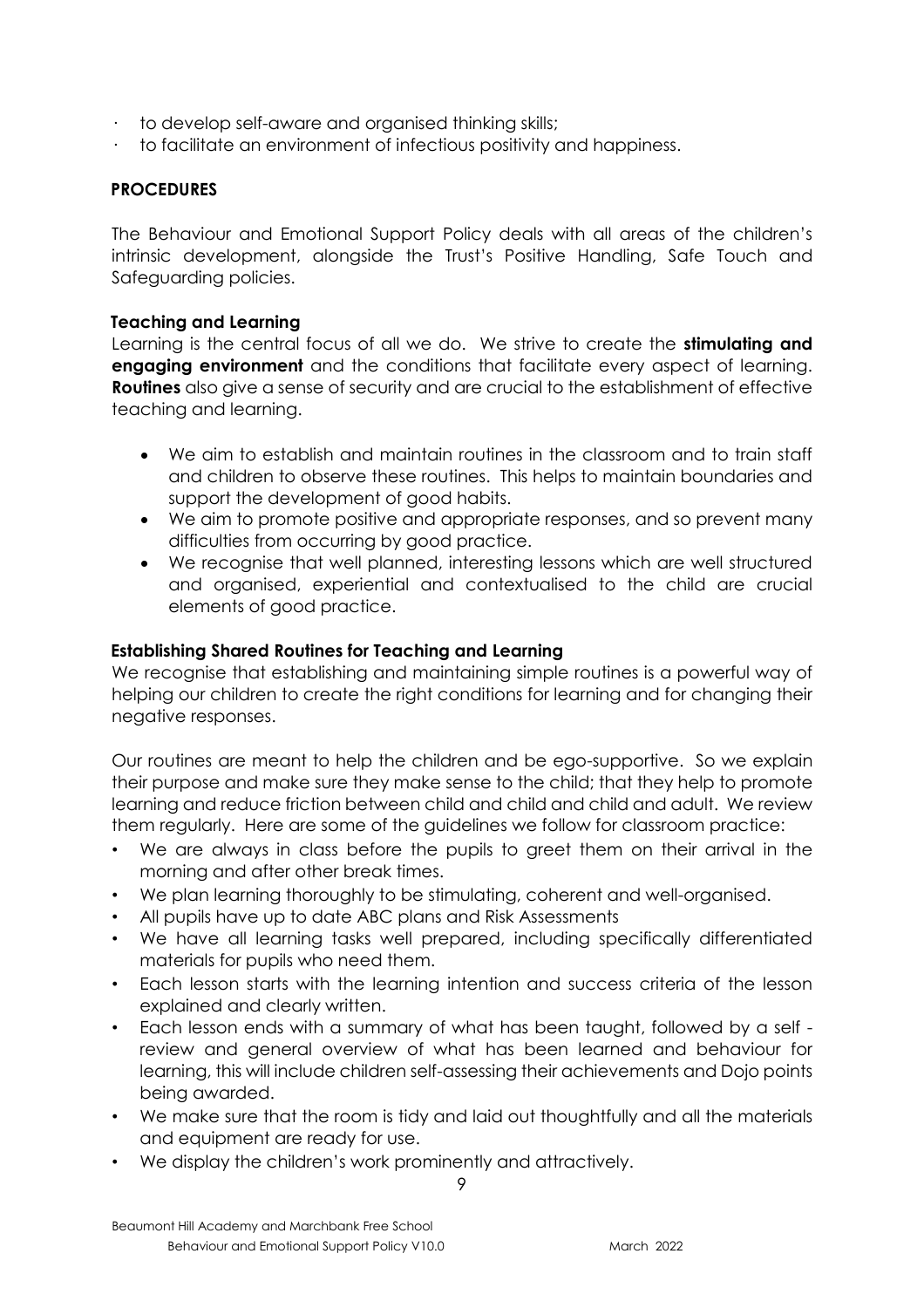- We establish positive norms of behaviour.
- We model clear communication and positive interactions between each other and between adults and children.
- We establish and insist on routines for:
	- $\blacktriangleright$  entering the classroom;
	- ◆ seating arrangements;
	- $\blacktriangleright$  explaining the lessons and tasks of the day;
	- $\blacktriangleright$  distributing and using the equipment needed;
	- ✔ giving out work books;
	- $\blacktriangleright$  listening to the instructions of the adults;
	- $\blacktriangleright$  stopping work and ending sessions;
	- $\blacktriangleright$  summarising and reviewing the session;
	- $\blacktriangleright$  going to the toilet one at a time;
	- ◆ clearing up;
	- $\blacktriangleright$  leaving the classroom.

We acknowledge that a preventative approach is key in creating a calm and positive climate for teaching and learning. This also includes:

- ✔ establishing positive relationships with pupils and their parents/carers
- $\triangleright$  creating a positive supportive climate in the classroom
- ✔ providing a constant adult presence, never leaving the children unsupervised
- $\blacktriangleright$  making connections with previous work
- ✔ teaching the children strategies to deal with anger and frustration
- ✔ using social problem solving skills, ring time and mediation (restorative approaches)
- ✔ using appropriate humour and relationships to ensure all children feel a sense of belonging in their class groups.

## **Keeping Everyone Safe in Their Body and Feelings**

We recognise that the schools will only function effectively if both staff and children feel safe and happy. Anxiety and fear block learning so we strive to create a safe and happy environment free of anxiety. Effective measures and procedures are used to ensure that safety. The schools follow all statutory, government and LA guidelines on safeguarding. (See Safeguarding Policy, Health & Safety Policy, Touch Policy and Positive Handling Policy).

## **Promoting Positive Relationships**

A positive relationship with the pupil is at the heart of our behaviour and emotional support policy. It is our view that the deliberate, skilful cultivation by the staff member of positive relationships with the children is the cornerstone of all successful behaviour and emotional regulation.

Through our interactions with each other, we model positive and respectful relationships for the children. Language and listening skills are key elements in this.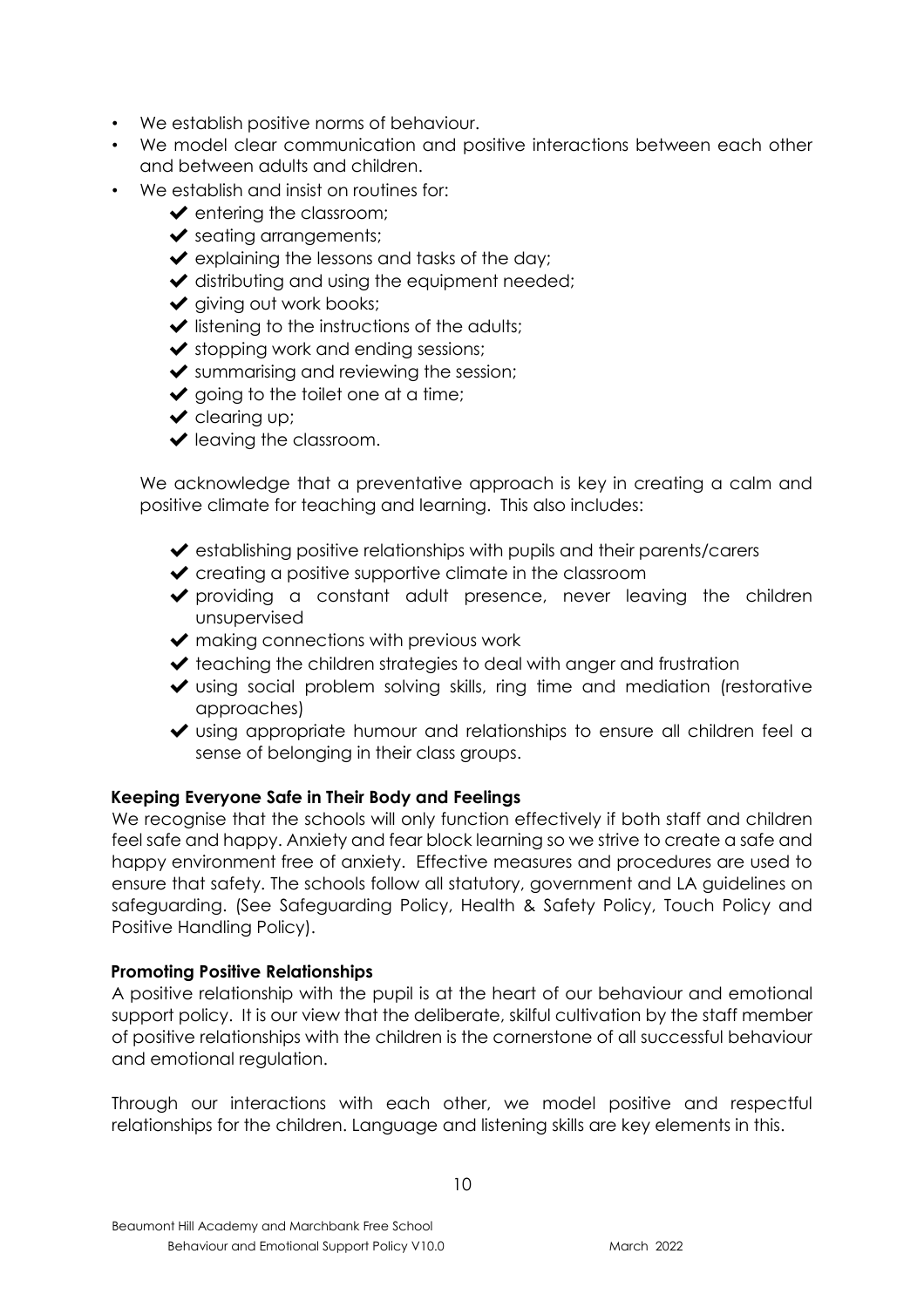We recognise that elements of such relationships are:

- ensuring every opportunity is developed to enable communication
- increasing the child's communication with the adult
- increasing the child's responsiveness to social reinforcement provided by all
- increasing the tendency of the child to model the behaviour of the adult.

*Communicating verbally –* we strive to show an interest in the child's work and interest, listening, decoding the language of the child's responses, sharing appropriate personal interests.

*Communicating non-verbally -* we adopt non-threatening stances, smiles, physical proximity, non-threatening physical touch, awareness of positive postures.

**Relating to children in an empathic and positive way –** we are willing to engage in activities with the child, maintaining a non-punitive stance. We maintain straight dealing with the child, building trust, giving opportunity to make reparation and by our reflective approach to difficulties.

Modelling in all interactions by all staff is crucial to foster such relationships.

We recognise and honour without judgement the importance of the child's family system, and their place within and loyalty to these.

We take opportunities to foster positive relationships by using a positive tone of voice, our facial expressions, our reactions to their achievements and difficulties.

We recognise that there are many opportunities in the course of the day to develop this aspect of relationships.

We use touch proactively, appropriately and positively to reassure and calm, provide guidance and support and to model appropriate touch.

We continually reflect on how we respond to individuals on a personal level. We celebrate all birthdays where appropriate within cultural context, valuing each child's place in the world.

## **Keep Smiling**

Smiling may be a good habitual behaviour to develop. Smiling triggers an automatic response in other people, causing them to smile in return. It also makes other people feel subconsciously better disposed towards the person who is smiling. It communicates confidence and openness and also stimulates the production of natural opiates and boosts the immune system. At Beaumont Hill Academy and Marchbank Free School we truly understand the importance and impact of smiling.

## **Inducing positive emotions**

People can be guided towards more positive emotional states. Guided imagery involves asking a person to remember or imagine that they are in their favourite place, or recall the best day of their lives. By mentally adding sounds, colours and smells the image can be made stronger and the feelings evoked more powerful. This exercise can bring about positive mood change, but only if the person can be persuaded to try out the exercise. Like all other forms of exercise, mental gymnastics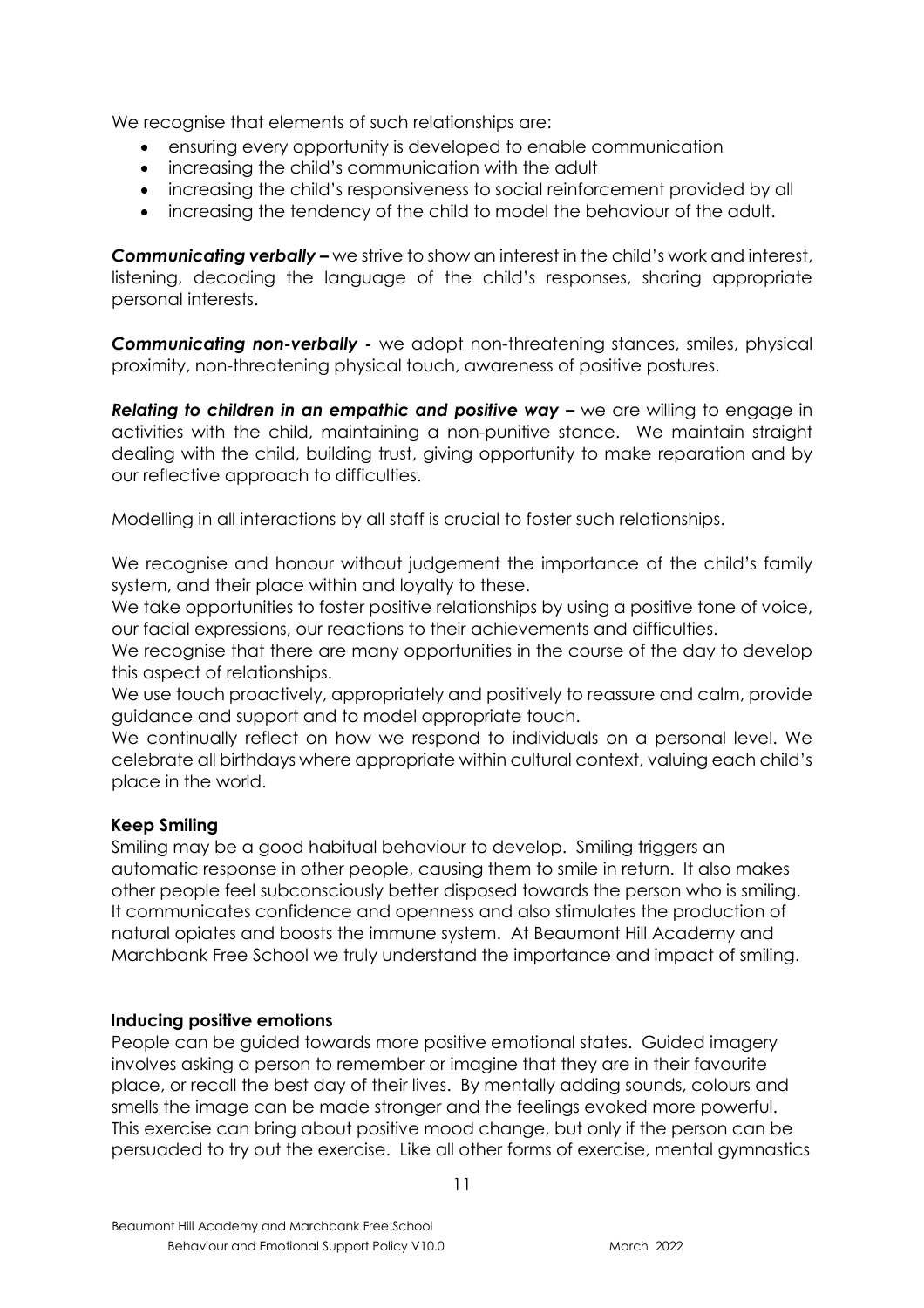takes effort and practice. It is not enough just to join the gym; you have to go and do some work. By practicing and working on the positive image, people can create a tool to help them change the way they feel when they are under pressure.

#### **Fear of Failure**

Some people are disabled by the fear of failure, which prevents them from taking risks when they are presented with opportunities to learn new skills or form new relationships. People who have been hurt in the past when they tried something new, learn not to risk failure. Instead of feeling excited at the prospect of a new opportunity or a new relationship they experience anxiety at the threat of being hurt or humiliated once more. Some children have been repeatedly failed, hurt and humiliated. They find it increasingly difficult to commit to a new relationship. Instead, they test new relationships to destruction, or sabotage their attempts to learn a new skill, creating a self-fulfilling prophecy and reinforcing their suspicions of new people and new things. When an experience has been painful in the past, people respond to similar situations with anxiety. That is why some children often respond to judgmental praise by destroying the piece of work being praised.

#### **Bullying**

Bullying is not acceptable behaviour in our schools. All the members of the school's communities, adults and children, have rights and responsibilities towards each other. The school's Rules and Values give clear guidelines on how to treat others. All incidents of bullying or alleged bullying will be recorded in a specific area on CPOMs with an action added.

## **Equal Opportunities**

We believe in equality of opportunity for all pupils, including those who behave inappropriately and we make every effort to put it into practice at all times. *(See Equality Information and objectives).* 

#### **Parental Involvement**

The schools endeavour to make good relationships with parents and carers. The schools see the parents/carers as essential partners in the task of education and managing behaviour and attempts to positively involve parents/carers in all aspects of their child's learning and behaviour.

Our full-time family liaison officers (S) forges solid relationships with all families; they conduct home visits, supports parents/carers through difficulties, signposts to appropriate services and leads multi-agency meetings.

In the **EYFS and Primary** departments, we believe that pupils should:

- be friendly
- be safe
- listen to others
- take care of ourselves and others
- be helpful

In the **Secondary and Post 16** department, we believe that pupils should: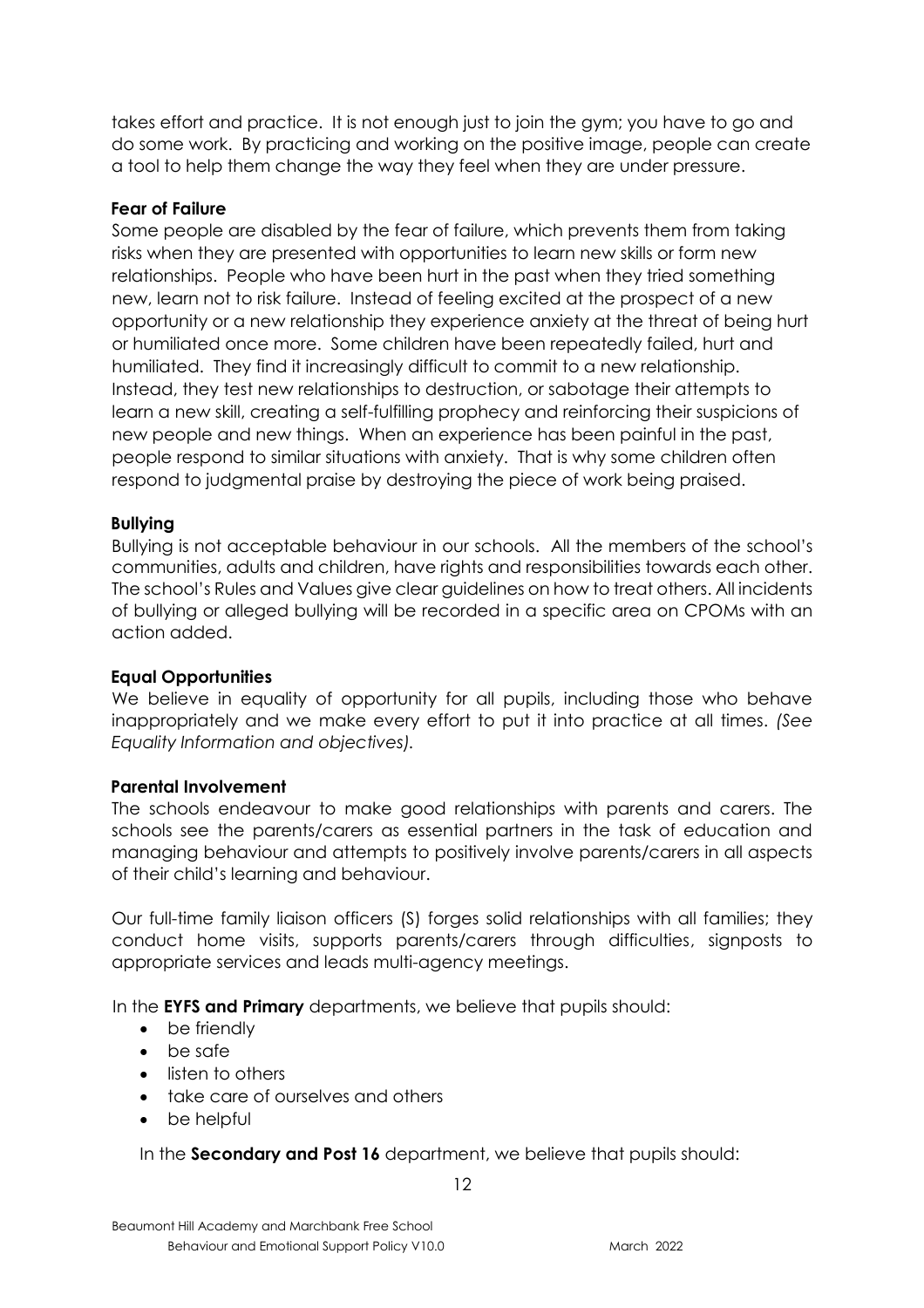- attend lessons on time
- be ready to learn
- try our best
- respect others
- respect ourselves

These beliefs are stated positively to promote positive actions. The pupils are reminded of our beliefs and they are displayed in each classroom and around the schools.

We recognise that some pupils feel the need to test boundaries in their desire to feel safe. Holding to rules and routines is our way to maintain them and provide security and consistency for our pupils.

The FROG online communication platform is also extremely valuable in ensuring a daily communication between home and school.

## **Rules**

Beaumont Hill have three simple school rules agreed by pupils, staff, governors and parents / carers. These are:

- Be safe
- Be respectful
- Be ready to learn

Pupils know our three rules as "SRR".

Marchbank also have simple rules agreed by pupils, staff, governors and parents/carers. These are:

- Marchbank
- Respect
- Enjoy
- Achieve
- Citizenship
- Hard Work

Pupils know these are "REACH"

They are stated positively to promote positive actions. The pupils are reminded of these and they are displayed in each classroom and around the school. We try to link feedback about behaviour to our rules.

We recognise that some pupils feel the need to test boundaries in their desire to feel safe. Holding to rules and routines is our way to maintain them and provide security and consistency for our pupils.

#### **Rewards and Positive Reinforcement**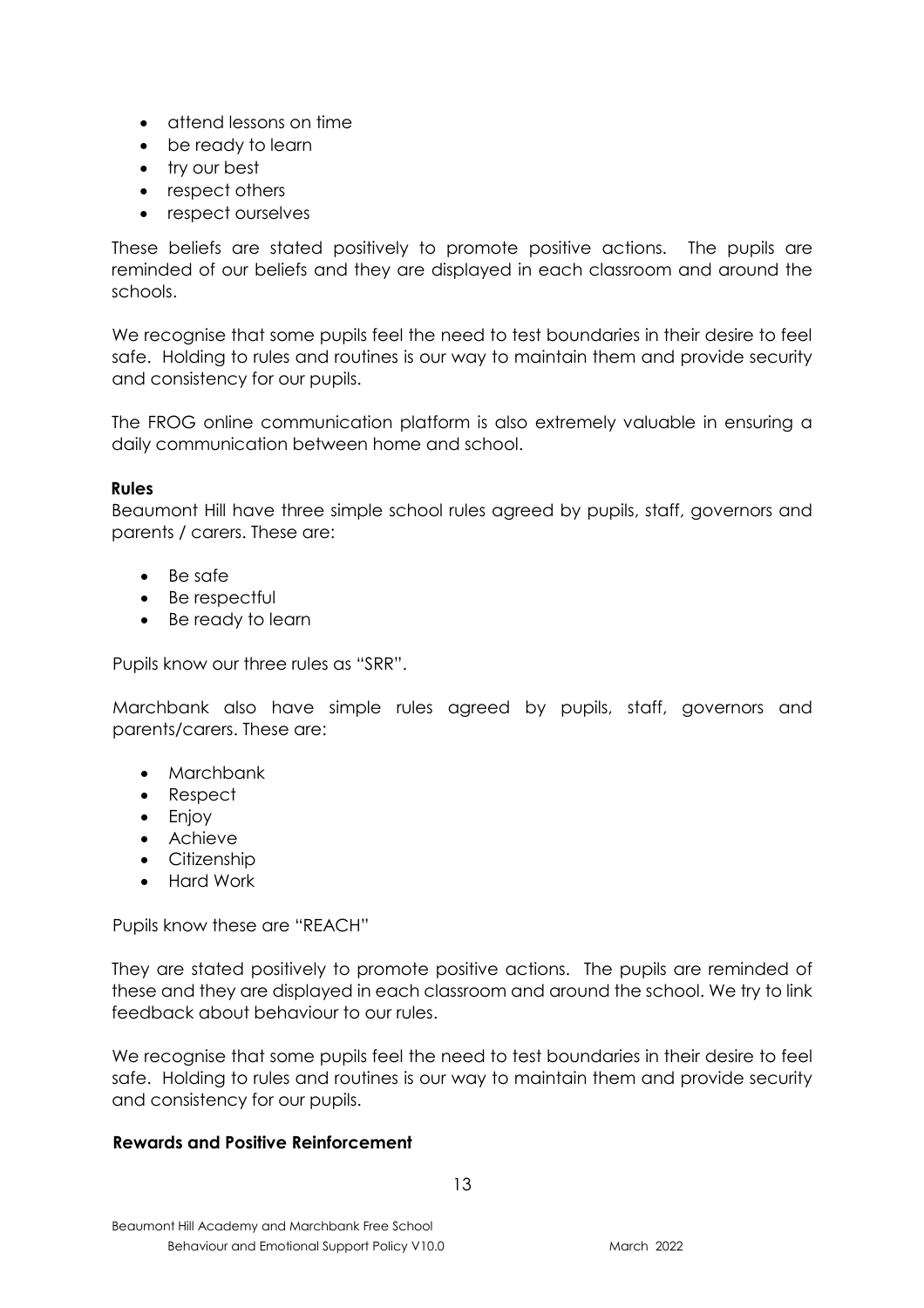We have established a system of rewards for all kinds of achievement and positive behaviour. While we recognise the importance and efficacy of rewards, we do not want the pupils to become overly dependent on rewards. We try to move them from extrinsic motivation to intrinsic motivation.

See Appendix 1 for details of Beaumont Hill Academy and Marchbank Free School's rewards.

## **DEALING WITH CHALLENGING BEHAVIOUR**

## **Responding to challenging behaviour.**

We acknowledge that there are stages of challenging behaviour and our responses should be appropriate to the level of behaviour presented.

Stages of escalation:

- 1. Anxiety = need for support
- 2. Defensive / increasing aggression = need for clear limits, boundaries and choices. Sensory and self-regulation support offered.
- 3. Loss of control/ violence = 1-1 support, time out or occasionally need for physical intervention to reduce risk.
- 4. Recovery = restorative meeting arranged
- 5. Learning = need for a structured therapeutic review and forward planning.

#### **There are a range of strategies and approaches we can use in dealing with difficult behaviour.**

- we treat children with respect even when they are misbehaving.
- we communicate with pupils, either verbally or non-verbally at the first sign of noticing something is wrong
- we may use distraction techniques such as giving a child a job to do.
- we can ignore inappropriate behaviour when noticing it would cause more disruption or as part of a planned approach. However, this is always followed up at a more appropriate time.
- we focus on those who are behaving and working well and praise and encourage them.
- we have a quiet word with the pupil who is misbehaving, telling them that the behaviour is not acceptable and should stop.
- we support each other by offering help to ensure we work as a team to support a child in crisis.
- we are prepared to find the best adult and best conditions to resolve the issue, and prepared to change adults where necessary.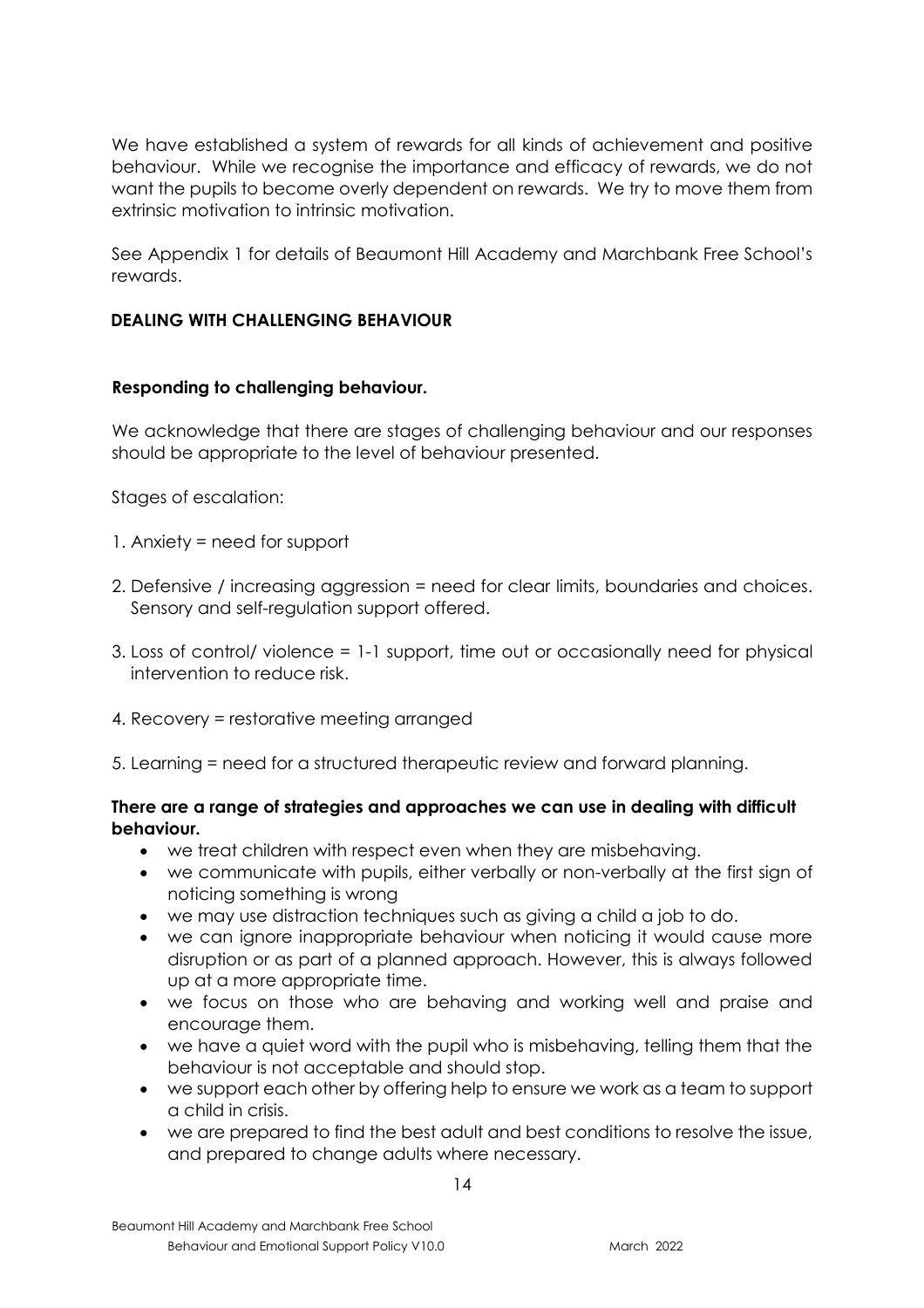- we allow pupils time to make amends or take time to follow up an instruction.
- we follow up inappropriate behaviour with a pupil on their own where possible.
- we discuss problems and difficulties privately as far as possible.
- we follow the quidelines if restrictive intervention is needed, and only after use of de-escalation techniques.
- we only raise our voices in exceptional circumstances and always in a controlled manner.
- we give opportunities for reparation and restitution when all those involved are ready and without increasing delays.
- we model reconciliation and support these processes as appropriate.

## **Limit Setting**

Limit setting is the first intervention when rules or routines are breached. We use it for all low level misbehaviour, e.g. disruption, interfering with others, cussing, using unkind words and or swearing, refusal to work, non-compliance, work avoidance strategies etc.

**Stage 1 –** Whilst continuing to use a range of de-escalation strategies, offering reassurance and advice we may also gently remind the child of the expectation by signal, facial expression or word and re-direct them back to the task. We communicate quietly in an appropriate way for each pupil. E.g. *"Lee, remember the rule about being ready to learn".* We remain calm, we don't raise our voice. If the pupil gets back to work we thank and praise them, stay a little while and then move on.

**Stage 2 –** We may now remind the pupil (privately where possible) explicitly of the expectation and give clear choices. E.g. "Lee, you need to sit in your seat and be ready to learn.

## **Sanctions and Consequences**

Our system of rewards is balanced by sanctions and consequences which are accepted as fair and reasonable for the whole community and which are consistently and sensitively put into practice. We recognise that natural, logical and restorative consequences offer the most opportunities for future learning.

Sanctions and consequences are sometimes needed to deal with serious and repeated negative behaviour. In applying them we also give the opportunity to make **reparation** and to set targets for desirable behaviour. They are used after other strategies have been tried and found to be ineffective. We make every effort to ensure that the imposition of sanctions and consequences is done in a manner that is not affected by our own feelings and avoids shaming the child. All sanctions will be linked to our expectations and the child's behaviour. Sanctions and consequences include:

- not earning Dojo points in our Reward System.
- change position of pupil in the classroom.
- spending time in another classroom this may sometimes be necessary to safeguard the learning of others but we use it sparingly recognising that it is more effective when it is for short periods.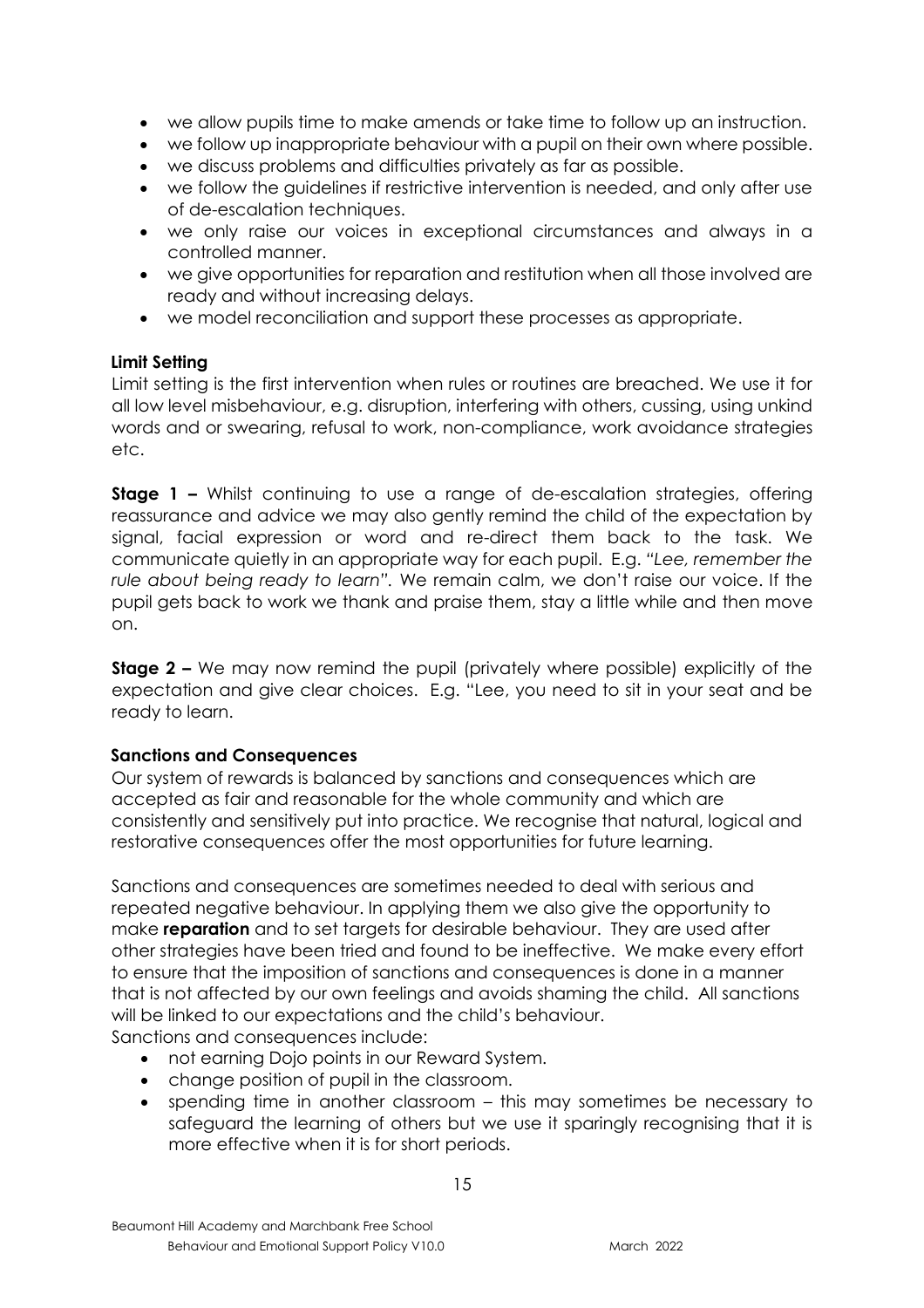- minutes payback– an opportunity to reflect how better choices could have been made considering consequences of actions etc. It takes place at breaktime or dinner time, sometimes with work not completed available for completion or appropriate to the misbehaviour. This is supported by staff on duty and is always used as an opportunity for reflection and restoration. Minutes payback is given in increments of 1 minute – an upper limit of 15 minutes – any longer is counterproductive. We recognise that children need to play and give them every opportunity to do so, keeping minutes payback to a minimum. Children cannot be given more than 15 minutes at once.
- loss of privileges it is up to each teacher to establish privileges in the classroom e.g. chosen activities, free time, particular responsibilities, or in some circumstances exclusion from an outing etc.

We also use the following sanctions on some occasions:

#### **1. Parent Consultation**

Discussion with the parent/carer can be helpful so that a common approach can be decided upon and information can be shared.

#### **2. Rebuild/Repair**

Children are given the chances to make good, injury or damage e.g. cleaning marks off walls. This can sometimes mean apologising by note or card, making up for work not done in playtime, spending time with the victim of their insults or aggression to repair the relationship.

#### **3. Staff swap**

This is used where a 'change of face' may be helpful and or respite for all children/staff involved with the child's best interests in mind.

## **4. Exclusion for a fixed period (see the Trust's Exclusions Policy)**

We use this extremely rarely. We anticipate difficulties where possible and make out a Pastoral Support Programme if a child is excluded twice for fixed terms or is likely to be permanently excluded.

#### **5. Permanent Exclusion (see the Trust's Exclusions Policy)**

We only invoke this when it is clear that we cannot meet the child's needs and he/she has become a danger to him/herself and to others in the school.

#### **Management of Serious Disruptive Behaviour and Aggression**

We use many strategies and options to manage these situations. The selection of specific management techniques depends in part on the personality and character of the individual staff member and his/her relationship with the pupil. No strategy or set of strategies guarantee success. However, the following principles inform and govern our management decisions.

16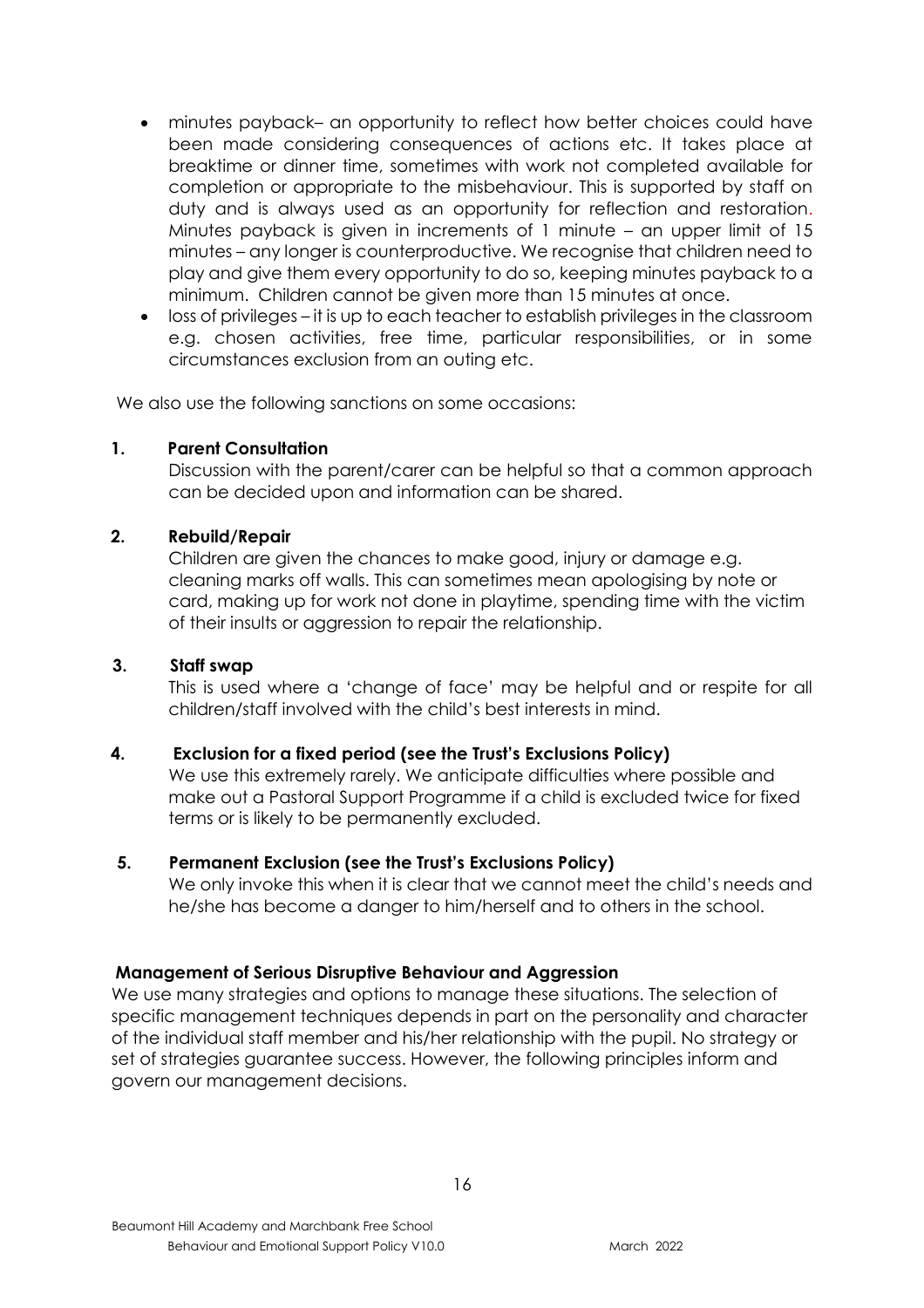- We remain **objective and calm** in both speech and actions. We recognise that firmness does not require shouting or threats and as such **we do not shout at pupils**. We understand that shouting may be re-traumatising for our children.
- We understand that our own emotional state will impact on the pupils so we ensure we take a moment to check that we are calm and relaxed. Strategies such as taking a step back and deep breath can help with this.
- We constantly strive to improve our understanding of the pupils and their behaviour. We know they are often externalising inner conflicts. They do interpersonally what mature people do intrapersonally. They demand the control that they can no longer provide for themselves. We aim to pre-empt physical intervention i.e. restrictive intervention by ensuring the creation of an emotionally containing environment.
- We attempt to see through the behaviour presented by the child to the possible meaning or message being expressed. So we ask ourselves what the behaviour means to help us think and respond appropriately.
- We try to listen quietly and respond quietly to the pupil. We do not overwhelm the child with loud and insistent directives.
- We try to limit verbal interaction. We use the Team Teach "Help Script" for pupils:
	- ✔ **Name**
	- ✔ **I can see that….**
	- ✔ **I want to help**
	- ✔ **When you're ready, you talk and I will listen**
	- ✔ **Come with me and….**
- At all times, on responding to behaviour, we aim to analyse, not personalise. This way we stay flexible for as long as possible and avoid escalating the confrontation, and we use help script for colleagues and clear communication to support each other in this.
- We try to maintain positive attitudes that are constructive. We remind the child of previous good behaviour or similar situations that they dealt with well, progress they have made and how they made it.
- We always remind the pupil of options and consequences. We do not issue directives or threats that are unachievable.
- We are very aware that often the natural biological response to acts of violence is to get angry at the aggressor. However, we recognise that it is not the rational or most effective response. We school ourselves to resist the biological response.
- We use a range of diversionary strategies. The more unusual are likely to be the most effective. Humour is a powerful tool when used sensitively, to pre-empt a crisis.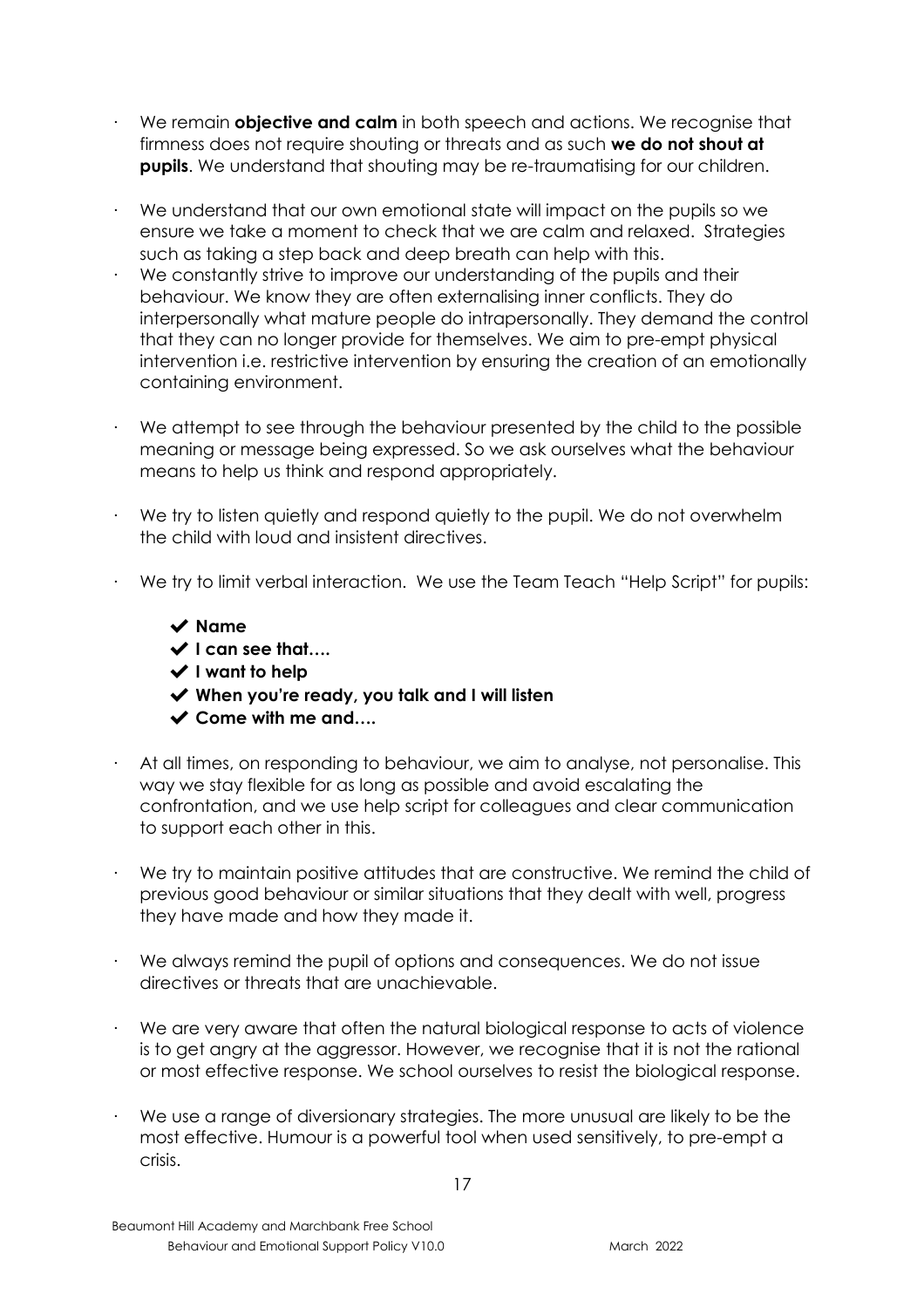- Involving other people in a non-threatening way can divert the confrontation and reduce the aggression and is a strategy we often use.
- It is sometimes necessary to remove the child from the situation and guide, hold or restrain. We try to do this in a neutral way, which is uncontaminated by negative or hostile feelings. Our message is **'we care about you enough not let you be out of control/hurt anybody/hurt yourself/break……..'**
- We always promote physical safety and do everything possible to prevent physical injury to everyone.

## **SUMMARY**

Our Behaviour and Emotional Support Policy, along with Team Teach training, is designed to **minimise risk** and help young people to **build and maintain positive relationships.** All staff receive clear guidance and regular training so that they are more likely to be both confident and competent at supporting the young people we care for. Confident staff can reassure people who are anxious, offer boundaries and choices when people challenge, with safe and effective physical intervention strategies as a last resort. We can also help people to learn how to better manage their own feelings and therefore their behaviour by providing opportunities for support, reflection and repair. Beaumont Hill Academy and Marchbank Free School are **safe settings without fear**. They are a place where staff go to work not expecting to be hurt. They are places where children, young people and adults know they will be positively cared for. It is a place of safety and security, providing for some a contrast with the chaos, confusion and instability they may have experienced elsewhere. For some people, a teacher can become a pivotal person in their lives. How our staff respond to our children, as opposed to the behaviour, can build the bridges which lead to positive change.

## **PHYSICAL INTERVENTION**

Physical intervention will only be used as a last resort and as a method of restraint. Staff members will use their professional judgement to decide whether physical intervention is necessary. Please See the Trust's Positive Handling Policy.

## **PUBLIC SECTOR EQUALITY DUTY (EQUALITY ACT 2010)**

In preparing or amending this policy, the author has given due regard to the Public Sector Equality Duty; that is they have considered any potential impact on people who share certain protected characteristics. These protected characteristics are defined as: race, disability, sex, age, religion or belief, sexual orientation, pregnancy and maternity and gender reassignment.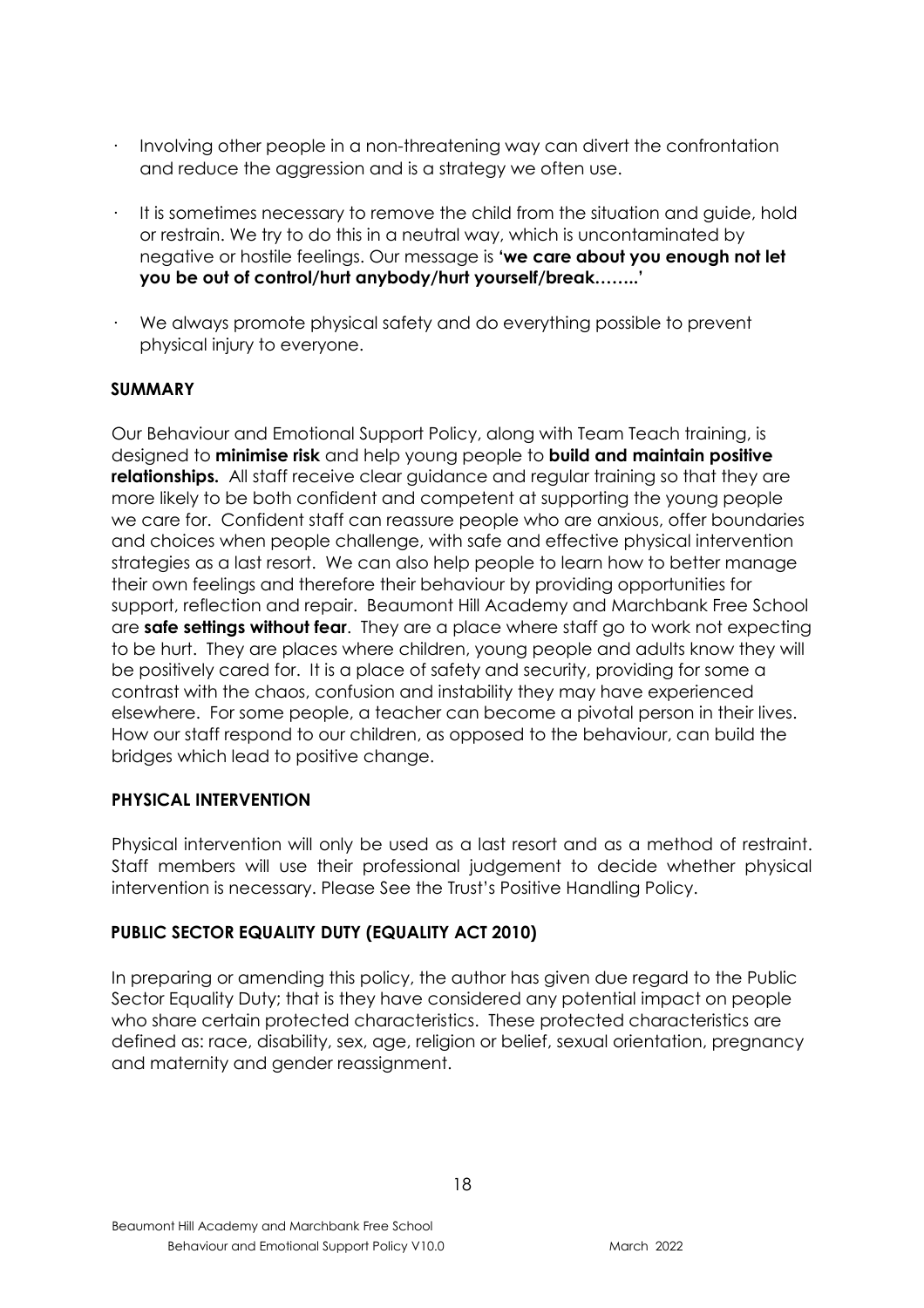## **Appendix A**

## **Guidelines for responding to challenging behaviour:**

- 1. The routines we establish and the School Rules and Values guide all the activities in the classroom. Rules are agreed on and displayed prominently. When these two essentials have been set in place we remind the children of them frequently, perhaps at the beginning of every day, certainly at least once a week.
- 2. We try to be as positive as possible and show empathy with the child e.g. *"You did very well this morning. I know it is difficult for you but I know you can calm down"* etc. Positive feedback is given frequently. We remind children in difficulties of times when they coped well or of good things they have achieved. Or we focus on those who are getting it right and praise them which often has a positive effect on the misbehaving child. Our aim is to catch the pupils who are doing the right thing and tell them.
- 3. We consciously model strategies for dealing thoughtfully with difficulties.

For instance, when faced with a decision in the classroom the teachers sometimes think out loud *"I'll have to think about your behaviour, should you have thinking time or time out? That action of yours was very serious. We have a rule about safety and I have to make sure that everybody feels safe. On the other hand, you were very kind to X, but Y will need to know that we are going to protect him and make him safe and take his hurt seriously and we have to show respect for the rules. What do you think should happen?"* We listen attentively, then say something like *"Okay, you will do thinking time / payback for 'n' minutes."* 

- 4. We are alert to good thinking by pupils and compliment it explicitly, *"I like the way you worked that out, which shows you thought about it.*
- 5. We try to remember to concentrate on the primary issue; that is the one that required our response in the first place. We avoid arguments e.g.

Teacher: *Peter will you please put down the rubber and get on with your work?*  Pupil: *But he started it.* 

Teacher: *He may well have, now I want you to get on with your work.* 

Pupil: *You never do nothing about him.* 

Teacher ignores the remark, stands calmly there and encourages him to get on with work.

Before any decisions are made about management, staff carry out a dynamic risk assessment of the developing situation to identify how to best support. In this risk assessment, they may well choose to request support from another member of staff.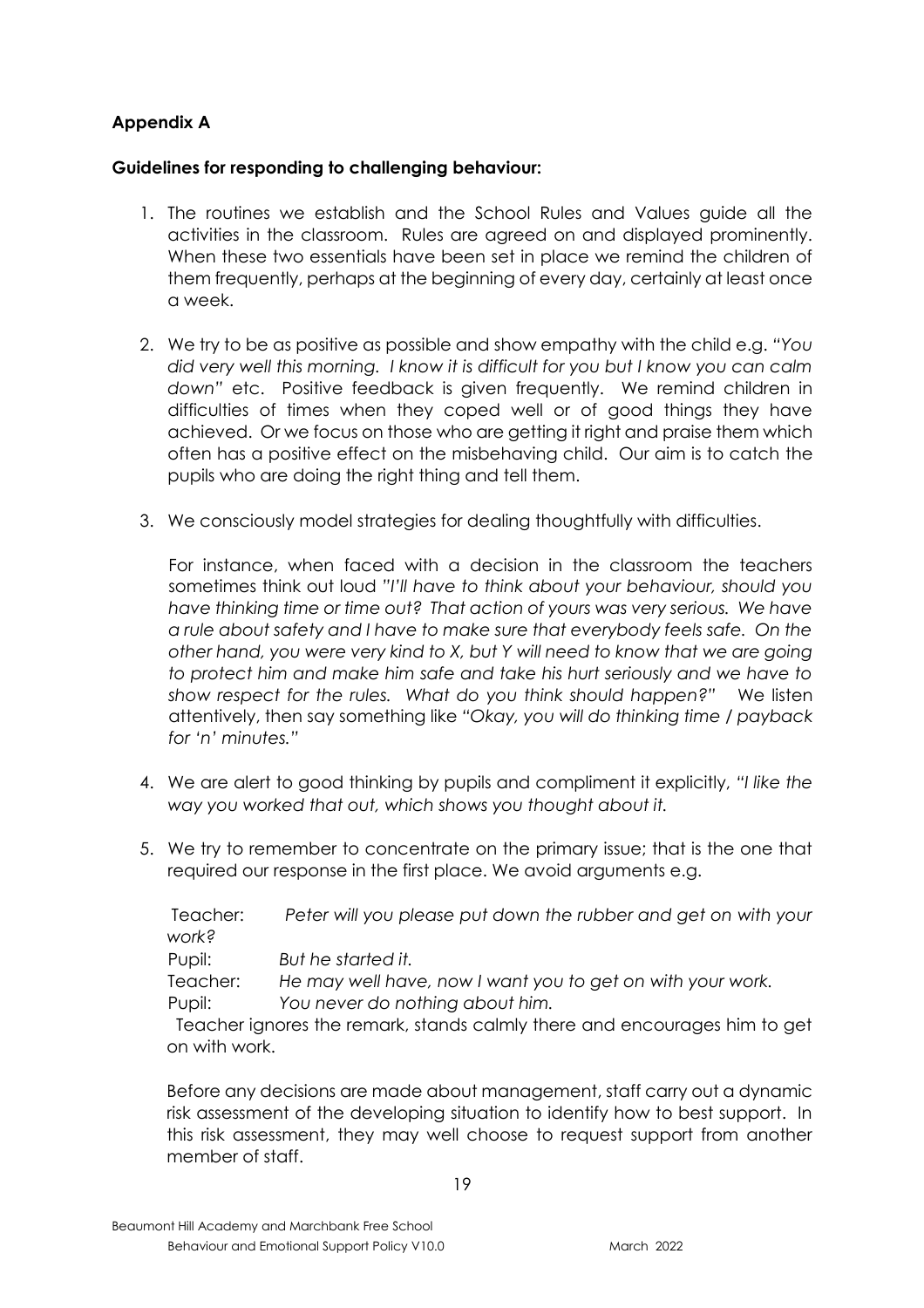- 6. We think of the long term good of the child. We recognise that sometimes it may be necessary to ignore or take no action in order to promote long-term development. This is discussed during sessions by all staff and with parents/carers.
- 7. Sanctions or consequences are only involved when other strategies have failed and we give the child adequate notice that their behaviour will lead to a sanction or consequence rather than threatening them.
- 8. We pre-empt a possible negative attitude or response by immersing the child in positivity where this is clearly breaking down.
- 9. Antiseptic bouncing where a child is provoking and or creating a negative feeling in the classroom or learning and a possible incident will be pre-empted by the child being given a diversionary task. This may be being asked to take a message to a member of staff.
- 10. Occasionally we have to employ reactive strategies. Here we are thinking simply of calming or making safe a potentially dangerous situation, e.g. breaking up a fight, preventing a child from damaging him/herself or others properly. While making these decisions, we will be making an ongoing dynamic risk assessment of the behaviour and the situation, and considering how best to pre-empt a potential incident and minimise risk.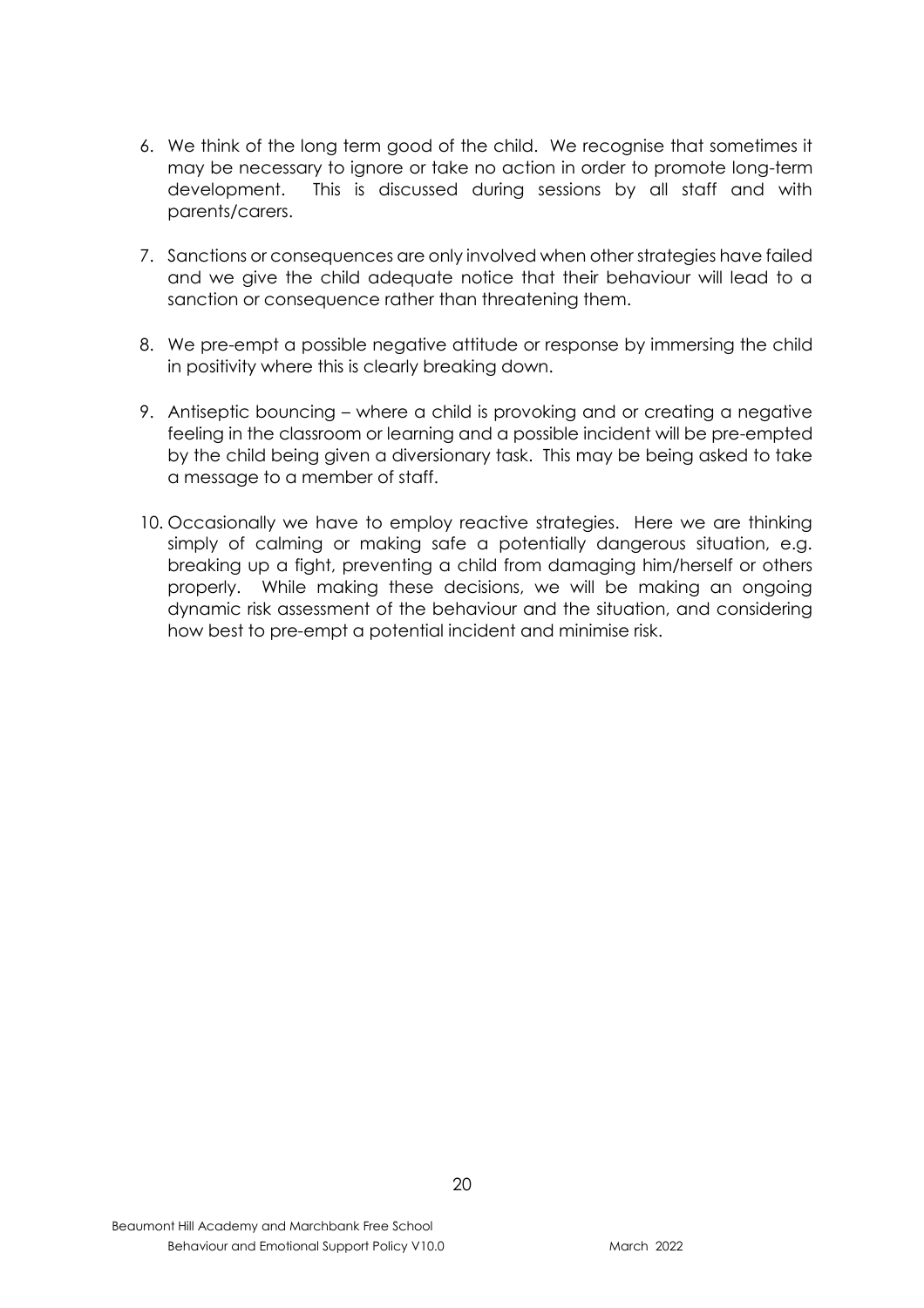## **Appendix 1**

## **Beaumont Hill Academy Rewards:**

In the **primary** department, we ensure that we use verbal praise that is:

a) Specific to the individual child's actions

b) Timely (as near to the event as possible)

c) Appropriate (some children may prefer a quiet praise away from peers). Stickers:

Class teachers can award stickers, either on the child's clothing or on their piece of work.

Pupils can be sent to another member of staff for recognition of academic or social achievements.

Reflection time:

Reflection time is awarded in the classroom and is used to promote and reward hard work and good behaviour. In order to achieve reflection time the whole class and or individuals need to have worked and behaved positively.

The reward stages and progress need to be displayed in each classroom. This can vary according to the developmental stage and phase of the children Working for boards:

Pupils in the primary department have a range of learning needs and many are working at an early stage of development. Some of our pupils have autism.

It is important that all staff recognise what each individual pupil is motivated by. Pupils with autism require instant rewards and are provided with a visual reminder of the personalised reward they are working towards.

Star of the Week:

Individual achievements in relation to behaviour are also celebrated through the awarding of 'Star of the week' during assembly each week.

Pupils can also 'earn' the right to eat their lunch with Primary Lead on a Friday by demonstrating good behaviour across the week.

In the **Secondary** department:

Within classes of pupils with MLD and SLD, staff work with pupils to identify when pupils are demonstrating positive behaviour.